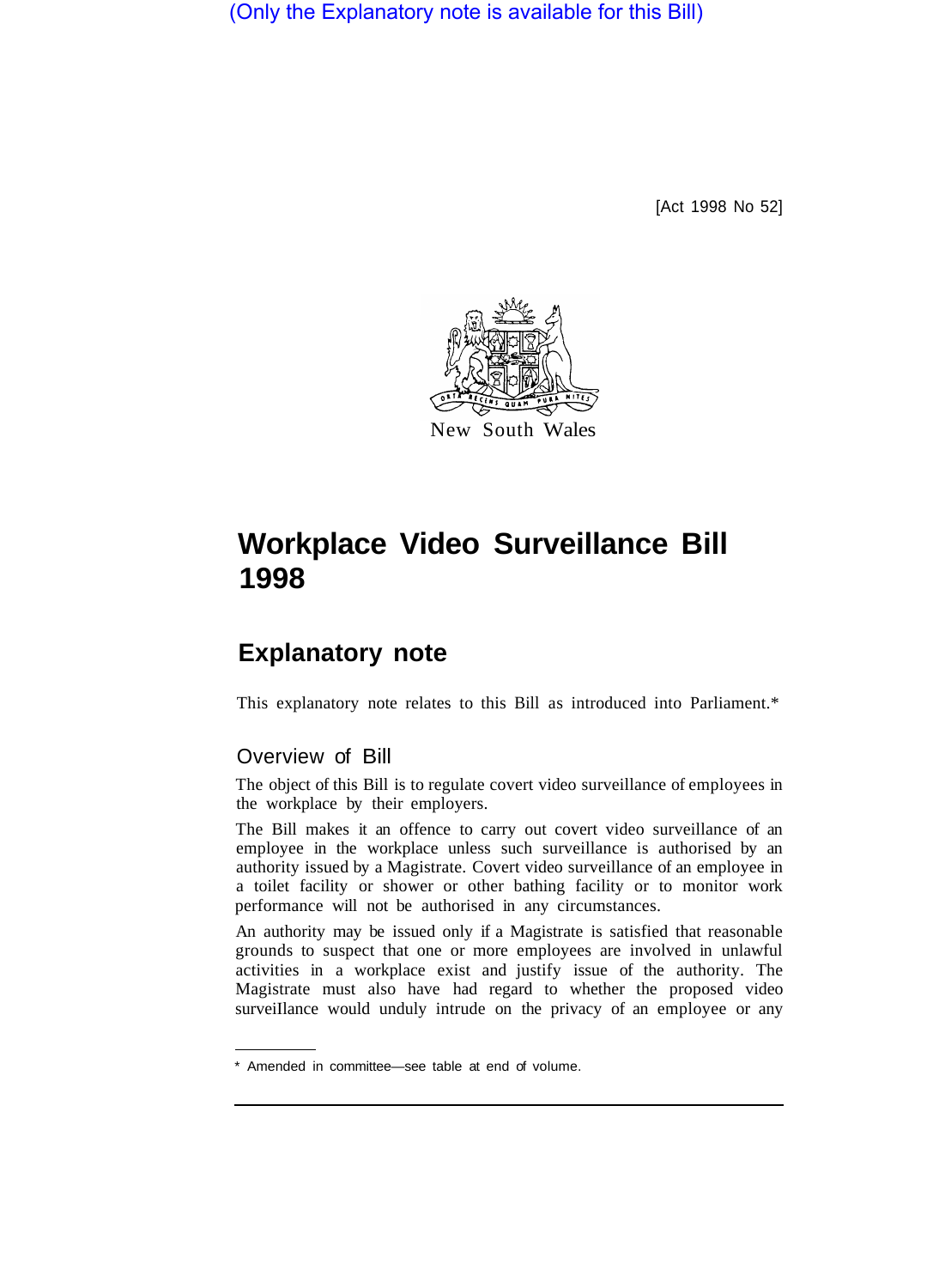Explanatory note

other person. Surveillance is to be carried out in accordance with the conditions to which the authority is subject. These include conditions requiring surveillance to be conducted by licensed security operators, limiting access to, and use of, any recordings made and imposing requirements in relation to the destruction of recordings and the reports to be made following surveillance.

## Outline of provisions

#### **Part 1 Preliminary**

**Clause 1** sets out the name (also called the short title) of the proposed Act.

**Clause 2** provides for the commencement of the proposed Act on a day or days to be proclaimed.

**Clause 3** defines certain words and expressions used in the proposed Act.

**Clause 4** sets out the circumstances in which video surveillance of an employee by an employer will be treated as *covert video surveillance* for the purposes of the proposed Act.

**Clause 5** provides that the proposed Act binds the Crown.

**Clause 6** makes it clear that notes in the text of the proposed Act do not form part of the Act.

#### **Part 2 Video surveillance offences**

**Clause 7 (1)** makes it an offence for an employer (or a related corporation of the employer) to carry out, or cause to be carried out, covert video surveillance of an employee in the workplace unless the surveillance is solely for the purpose of the employer establishing whether or not the employee is involved in any unlawful activity in the workplace and is authorised by a covert surveillance authority. **Clause 7 (2)** makes it clear that the new offence does not prevent video surveillance by law enforcement agencies and certain other bodies. **Clause 7 (3)** and **(4)** makes it clear that it will not be an offence to carry out surveillance solely for security purposes but limits the evidentiary use to which a recording obtained by such surveillance may be put.

**Clause 8** makes it an offence to use a recording obtained by covert video surveillance authorised by a covert surveillance authority for a purpose that is irrelevant to the purpose for which the authority was issued.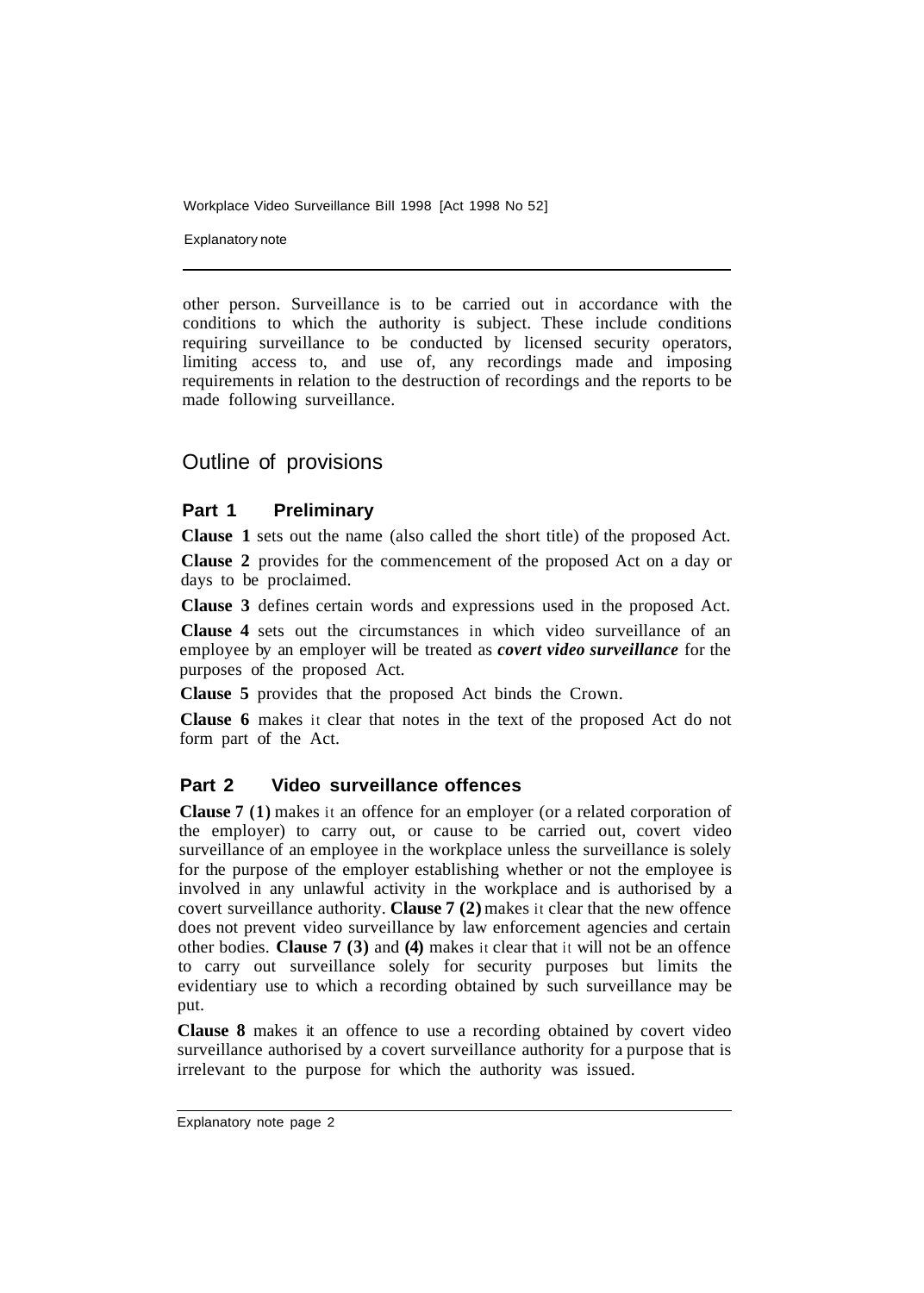Explanatory note

#### **Part 3 Covert surveillance authorities**

**Clause 9** describes things that are authorised to be done by a covert surveillance authority. The authority conferred is subject to any conditions imposed by or under the proposed Act. These include the condition that the conduct of the surveillance be overseen by nominated licensed security operators. The licensed security operators must hold a Class 1 licence issued under the *Security (Protection) Industry Act 1985* (or a licence of a corresponding kind issued under an Act that replaces that Act). A covert surveillance authority will not authorise the carrying out, or causing to be carried out, of covert video surveillance of an employee in any toilet facility or shower or other bathing facility in the workplace or to monitor work performance.

**Clause 10** enables an employer or an employer's representative to apply to a Magistrate for the issue of a covert surveillance authority and specifies the information that must be set out in the application. The information includes a statement of the grounds for suspecting that the employee or employees concerned are involved in unlawful activity.

**Clause 11** makes it an offence to give false or misleading information in an application for a covert surveillance authority.

**Clause 12** enables a Magistrate to decide, subject to Part 3 and the regulations, how to deal with applications. However, it makes it clear that applications must be dealt with in camera.

**Clause 13** prevents a Magistrate from issuing a covert surveillance authority unless the Magistrate is satisfied that the application for the authority shows that reasonable grounds exist to justify its issue.

**Clause 14** requires a Magistrate to have regard to whether covert video surveillance of the employee or employees concerned or any other person might unduly intrude on their privacy before issuing a covert surveillance authority.

**Clause 15** requires a covert surveillance authority to be in a form prescribed by the regulations and sets out the matters that must be specified in the authority.

**Clause 16** provides for a covert surveillance authority to remain in force for a period specified in the authority (not exceeding 30 days or such other period as may be prescribed by the regulations).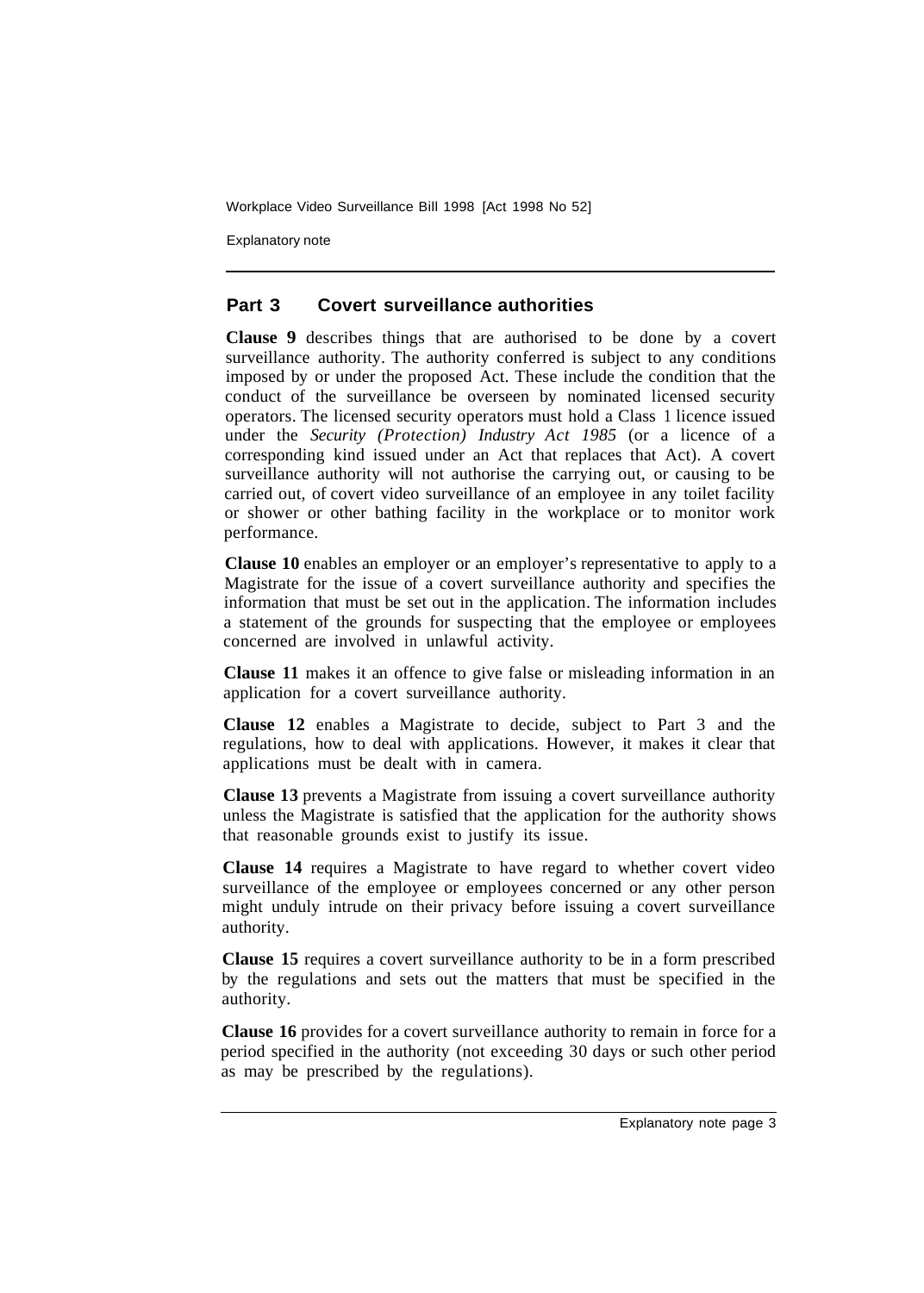Explanatory note

**Clause 17** sets out the conditions to which covert surveillance authorities issued to employers are subject. These include requirements concerning access to recordings, supplying employees affected by surveillance with information concerning the surveillance and erasure and destruction of recordings not required for evidentiary purposes.

**Clause 18** makes it an offence to contravene a condition of a covert surveillance authority.

**Clause 19** provides for variation or cancellation of a covert surveillance authority.

**Clause 20** limits the circumstances in which a further application for an authority can be made if an application for an authority is refused.

**Clause 21** requires certain records to be kept regarding the issue, variation and cancellation of covert surveillance authorities and enables regulations to be made in respect of the keeping and inspection of such records and other matters relating to such records. It also requires a Magistrate to take all reasonable steps to preserve the confidentiality of such records and maintain the privacy of the persons concerned.

**Clause 22** provides that a covert surveillance authority is not invalidated by any defect other than a defect that affects the substance of the authority in a material particular.

**Clause 23** requires the holder of a covert surveillance authority to report to the Magistrate who issued the authority on the results of the surveillance within 30 days after expiry of the authority.

**Clause 24** makes it clear that functions under the proposed Act are conferred on individual Magistrates. not on Magistrates constituting Local Courts.

#### **Part 4 Miscellaneous**

**Clause 25** provides for an application to be made to a judicial member of the Industrial Relations Commission for issue, variation or cancellation of a covert surveillance authority by a person aggrieved by a decision of a Magistrate concerning the issue, variation or cancellation of such an authority. Part 3 applies to and in respect of the issue, variation and cancellation of a covert surveillance authority issued. varied or cancelled by a judicial member in the same way as it applies to such an authority issued, varied or cancelled by a Magistrate.

Explanatory note page 4